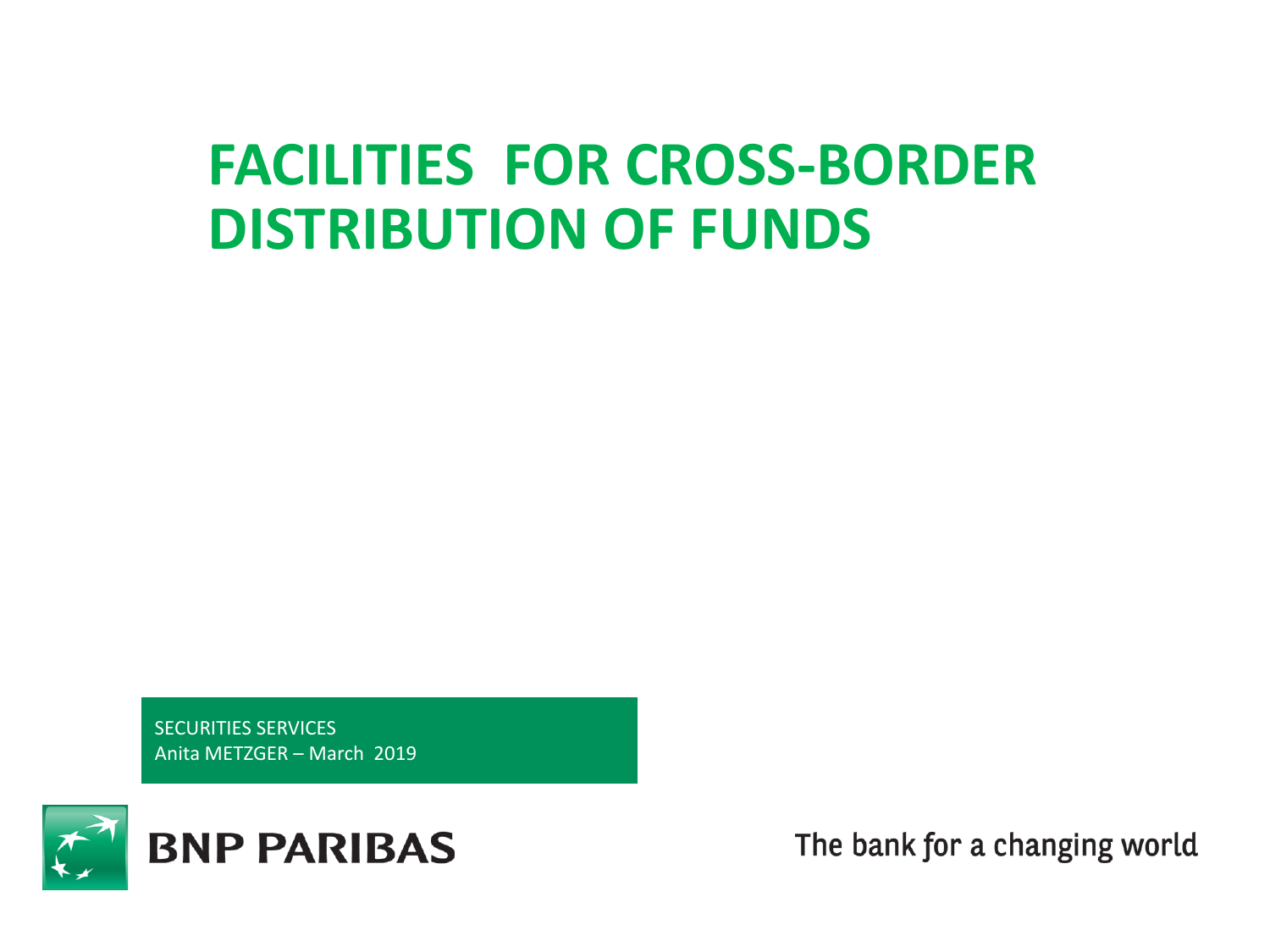## REVIEW OF THE REQUIREMENTS ON FACILITIES

- In March 2018, as part of the CMU initiative, the Commission published its proposals for a Directive and a Regulation which aim at facilitating cross-border distribution of funds.
- The Directive:
	- Further specifies the requirements that existed under UCITS IV (Article 92)for providing facilities to investors;
	- prohibits the obligation of a physical presence of the asset manager or of a representative agent which was required by some Member States;
	- introduces similar requirements relating to facilities for AIFMs where Member States allow them to market units or shares of AIFs to retail investors in their territories.
- The publication of the Directive is expected in May / June 2019 further to the compromise reached between the co-legislators mid February 2019 and the EU Parliament vote in plenary session ( expected on 15 April 2019).
- The Directive will apply two years after its entry into force ( in  $Q3/Q4$  of 2021).

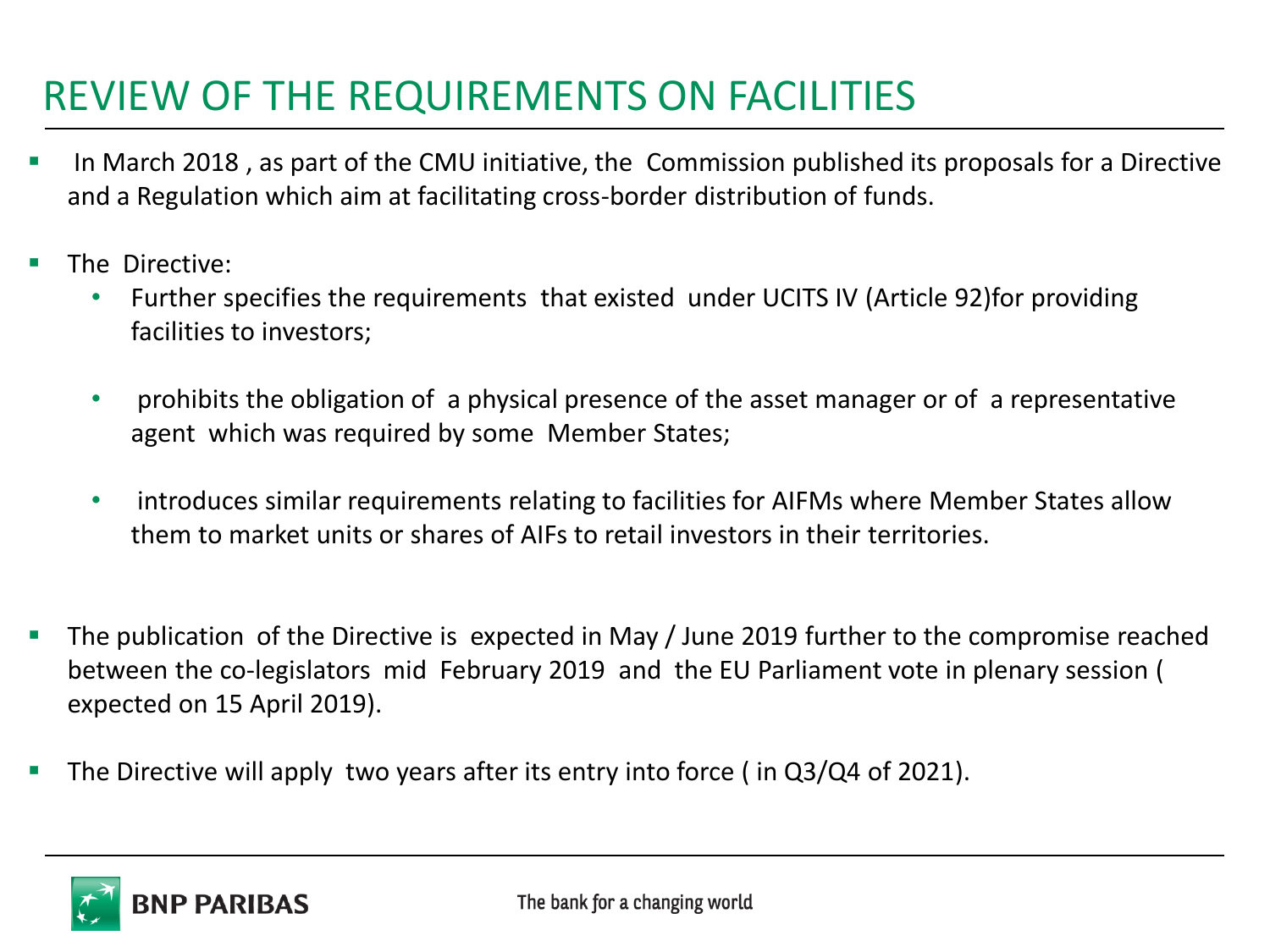## OBLIGATION TO PUT IN PLACE FACILITIES

### **Reviewed Article 92 of UCITS IV - New Article 47a of AIFMD**

In each Member states where asset managers intend to market units of a UCITS to any **investors or** units/ shares **of AIFs to retail investors** , they must put in place facilities to perform the following tasks :

#### **Providing information to investors <b>Processing**

- On how can be made subscriptions
- On how repurchase and redemption proceeds are paid;
- With the fund rules or instruments of incorporation of the fund
- With the latest annual report of the fund
- In the official language or official languages of the Member State where the fund is marketed
- In person, by telephone or electronically

- Investors' subscription, payment, repurchase and redemption orders :
	- Communication of the order to the fund-side insitution through Custodians /distributors/platforms
	- Payment/delivery and execution
	- Transaction reporting
- Distribution and corporate actions
	- Notification, collect of clients options, execution

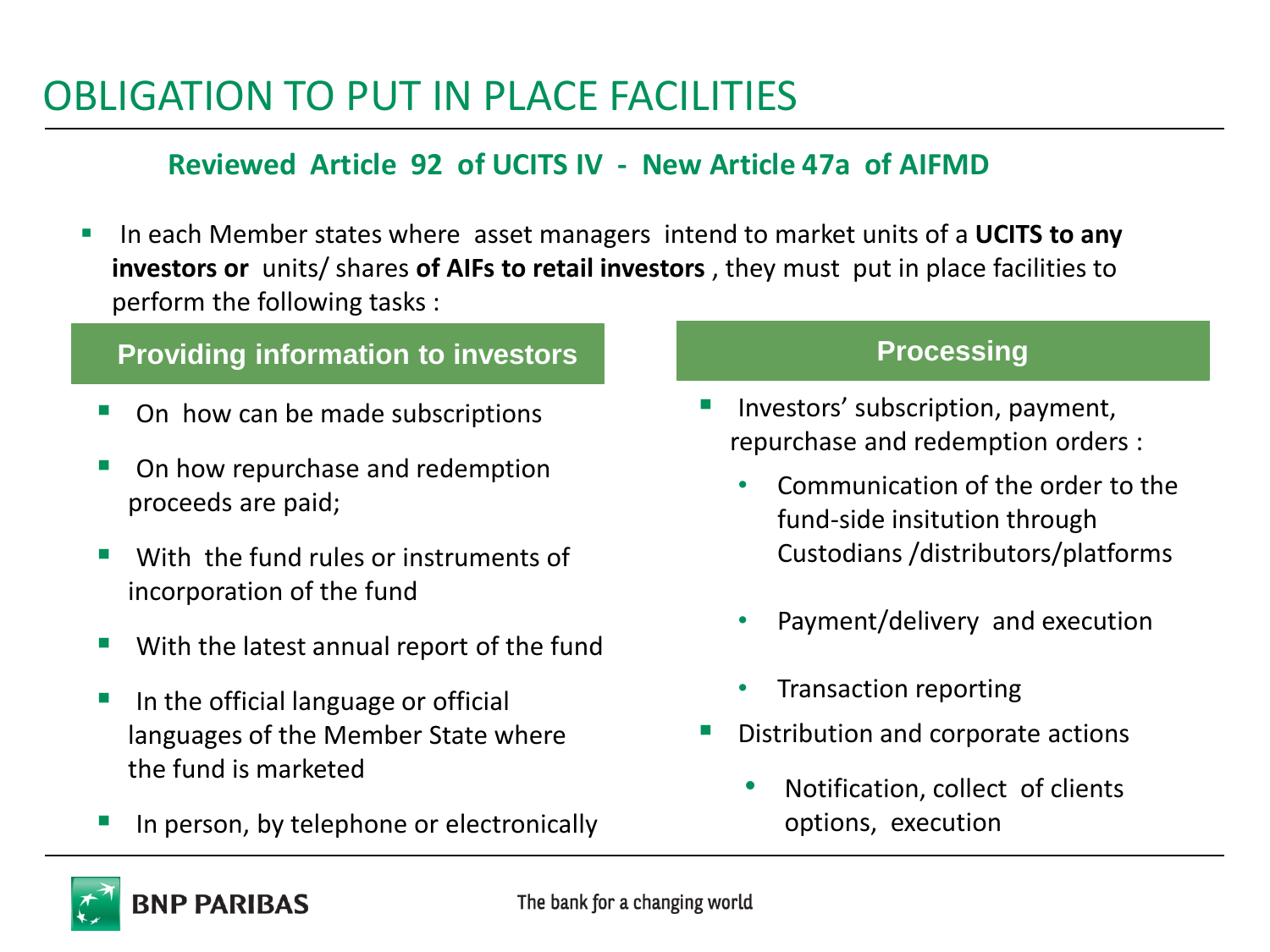# **SOLUTIONS FOR CROSS BORDER DISTRIBUTION**



**BNP PARIBAS**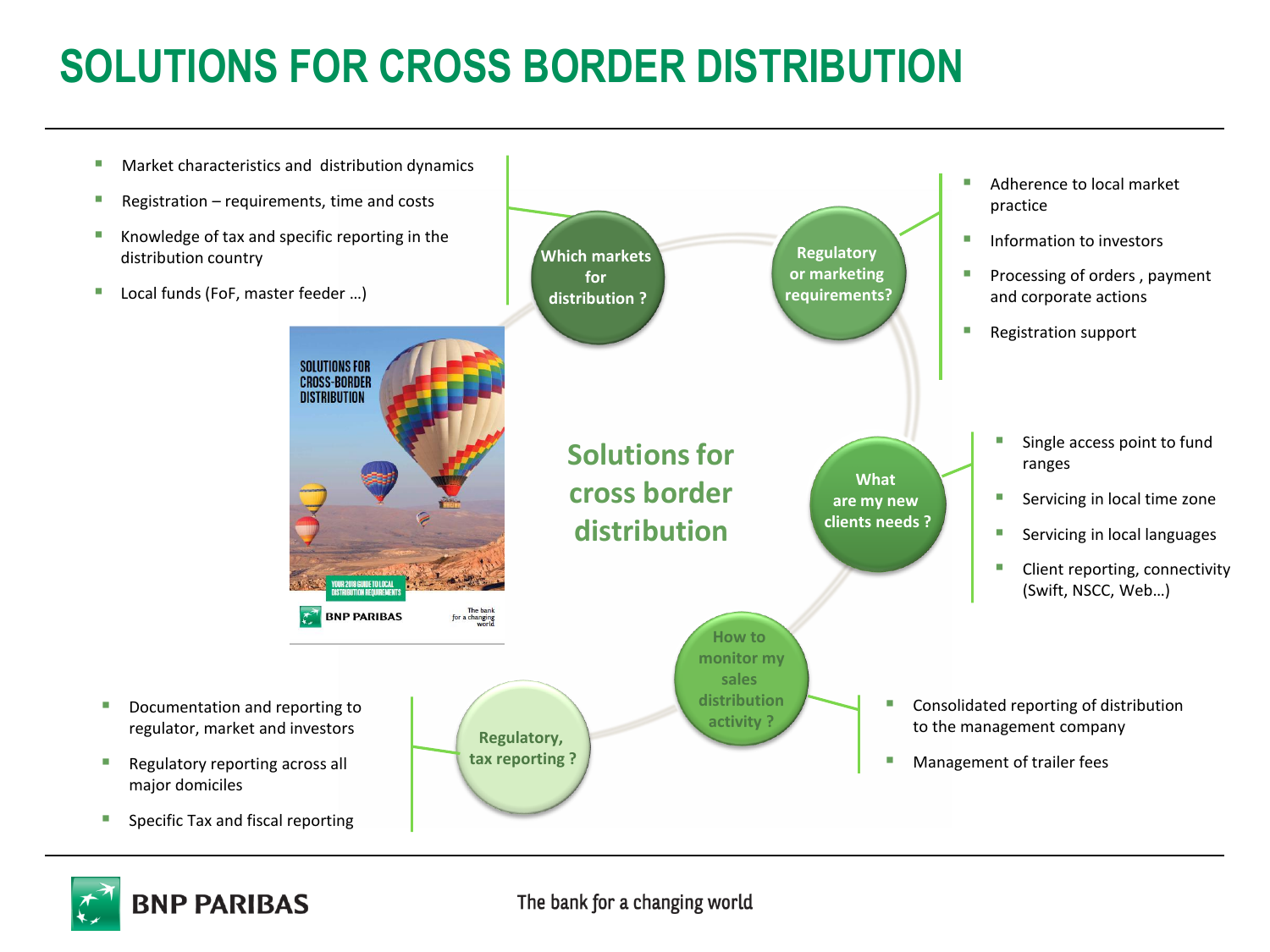# **DIFFERENT MARKET PRACTICES**

- In some Member States where a presence of a local fund's agent is required by a host regulator, in practice it may be purely for representative purposes particularly if the agent does not play a central role in pocessing orders and corporate actions
- **E** Alternatively (e.g. In France, Italy) part of the fund processing of orders and corporate actions are centralised by a local fund 's agent which **:** 
	- In France, for funds issued in the central depository system (Euroclear France)
		- Collects subscription and redemption orders from financial intermediaries acting for investors in the French market
		- Pays dividends for related eligible assets
		- Communicates information to shareholders via Euroclear
	- In Italy :
		- Provides payment intermediation activities
		- Acts as withholding tax agent versus final client
		- Provides services to third party distributors including order capture/management/routing/execution, fee management, corporate actions, trade and transfer management,reporting and communication to clients
		- Creates reports for the Bank of Italy

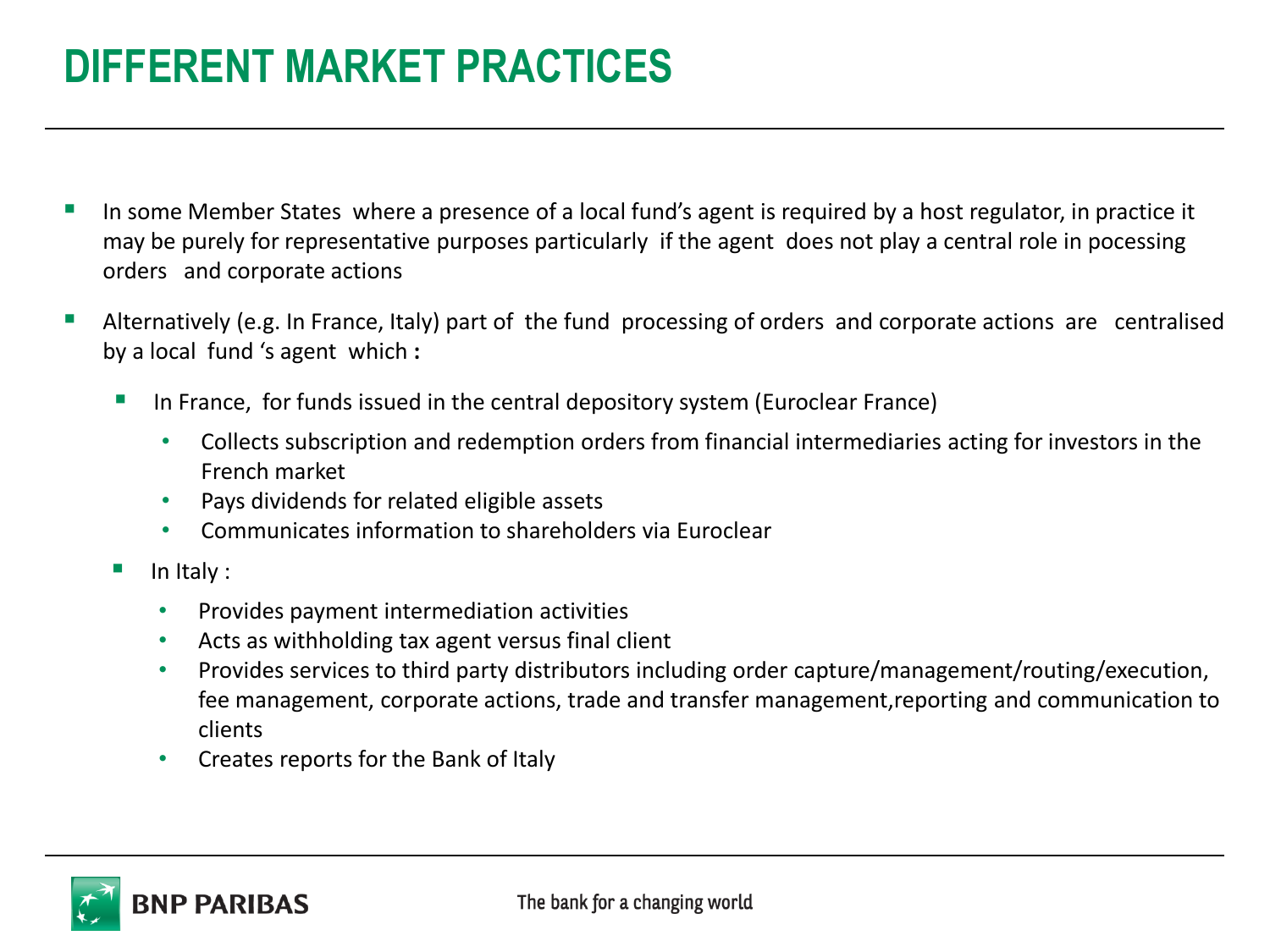- Local representative agents appointed for purely representative purposes will disappear
- Local centralising agents will continue to provide their services as long as Fintech /DLT solutions are sufficient from an operational point of view to compete with them, in particular :
	- To perform settlement
	- To ensure total privacy of data
	- To process large volume on a daily basis